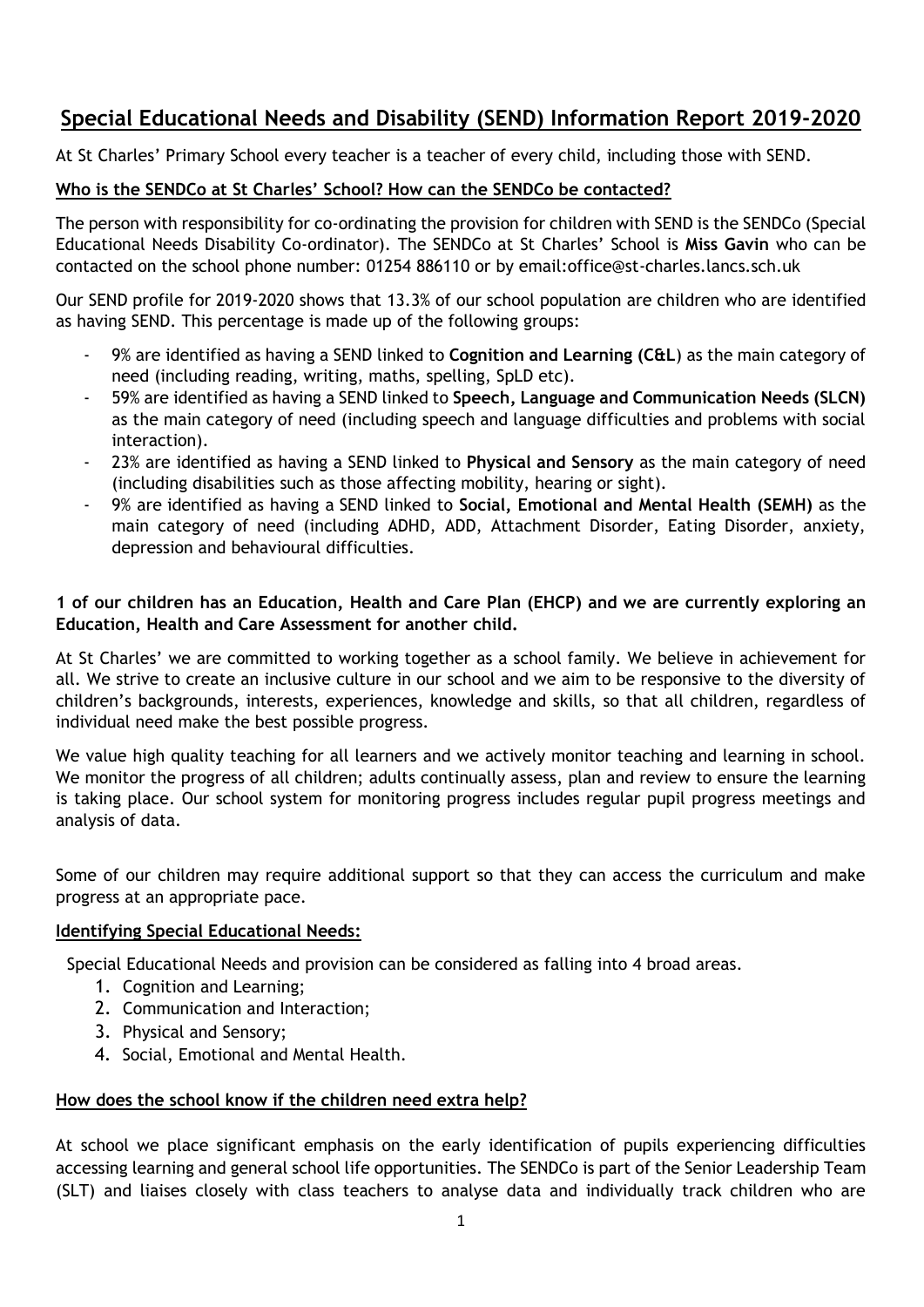experiencing difficulties. EYFS information (on entry and exit), SATs, PIVATS, teacher assessments, specialist teacher screening and assessment and Educational Psychologist input/ advice are all used to identify children who may require additional intervention in order to achieve. The purpose of identification is to work out what action the school needs to undertake and to support the child rather than fitting them into a category.

The Code of Practice (2014) suggests that pupils are only identified as having SEND if they do not make adequate progress once they have had all the interventions/ adjustments and good quality personalized teaching.

Children will only be placed on the SEND Register if their needs are 'additional' to or 'different from' the quality differentiated teaching and learning opportunities. The SEND Register is kept by the SENDCo and Headteacher in consultation with the class teachers.

## **What should I do if I think my child has Special Educational Needs? How will I raise concerns if I need to?**

If you think that your child may have SEND, or if you have any concerns about any aspect of their provision and / or progress, please firstly speak with your child's teacher. You may also contact Miss Gavin, the SENDCo or the Acting Headteacher, Mr Kennedy by requesting an appointment.

## **Where can I see the school's policies relating to Special Educational Needs?**

All statutory policies can be viewed on our website:<http://st-charles.lancs.sch.uk/> including the Special Educational Needs Policy, the Local Offer, the Accessibility Policy and the Admissions Policy.

### **How will both you and I know how my child is doing and how will you help me to support my child's learning?**

We have an open door policy, which means that you are welcome to make an appointment to meet with either your child's class teacher or the SENDCo to discuss your child's provision and progress and to get advice on how you can support your child at home.

We provide reports for parents/carers on your child's progress three times a year. You are invited to meet your child's teacher during the first Autumn Parents' evening. If your child is receiving support for SEND, additional meetings are offered to discuss support and review progress. Where your child has an Individual Education Plan (IEP), this will be reviewed half termly (or sooner if appropriate). You will be given an upto-date copy and be offered a chance to talk to the class teacher and SENDCo about your child's provision and progress.

Your child may have an Education, Health and Care Plan (EHCP), which will be formally reviewed, at least annually, in addition to the arrangements above.

Parents and carers will always be informed if we begin to make SEND provision. The involvement of children and parents/carers is very important to us.

#### **How will the school staff support my child?**

Support is planned and reviewed by the SENDCo and the class teacher, in collaboration with parents/carers and the pupil themselves. Provision may take the form of additional support from within school, for example Teaching Assistants or the involvement of specialist staff or support services. School may involve specialists at any point to advise them on SEND and effective support. Parents/carers are always involved in this decision.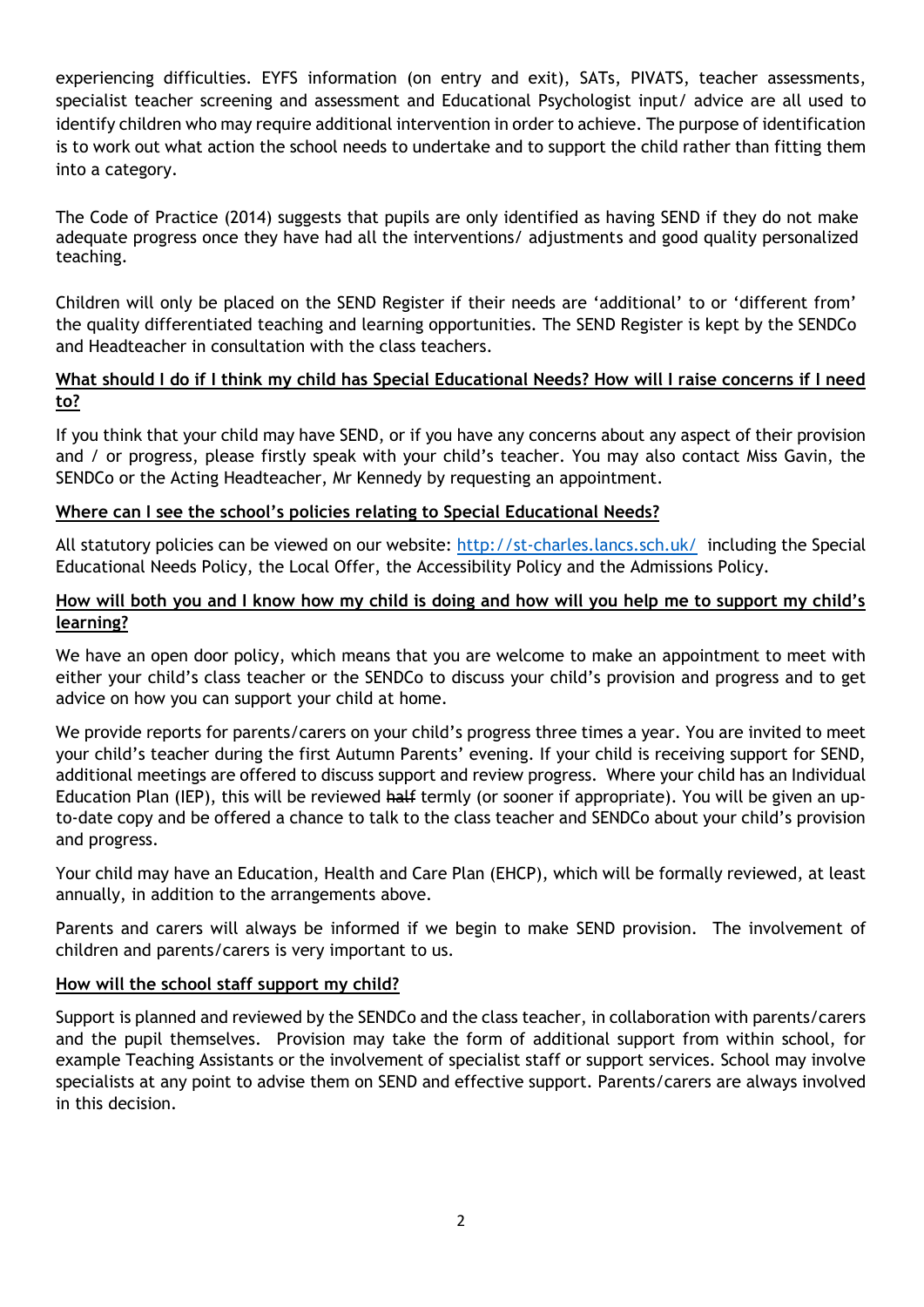## **How will the curriculum be matched to my child's needs?**

Teachers set high expectations for each pupil and aim to teach the full curriculum. Teachers use appropriate assessment to set ambitious targets. Lessons are planned to address potential areas of difficulty and to ensure that there are no barriers to every child achieving. Potential areas of difficulty are identified and addressed.

## **How is the decision made about how much support my child will receive?**

High quality teaching, differentiated for individual pupils is the first step in responding to pupils who have or may have SEND. Some children and young people need something additional to or different from what is provided for the majority of children; this is SEND provision.

We have arrangements in place to identify the need and secure such provision, whether through expertise and resources at St Charles' or from external services, such as Educational Psychology, Lancashire Inclusion Team, Occupational Therapy, Speech and Language Therapy and Child and Adolescent Mental Health Service (CAMHS) or Child Action North West (CANW).

We always try our best to ensure that provision is made for those who need it. In order to do this, we endeavour to:

- Know where children are in their learning
- Identify any barriers to learning
- Ensure decisions are informed by the insight of parents/carers and children
- Have high ambitions and set stretching targets for them
- Track their progress towards these goals
- Keep under review their additional or different provision

#### **What support will there be for my child's overall wellbeing?**

We try to support the emotional and social development of all our pupils, including those with SEND. Our staff are caring and have the wellbeing of all children as their top priority.

Class teachers have responsibility for the pastoral care of every child in their class and deliver a broad programme of social and emotional education through Personal, Social and Health Education (PSHE) and Circle Time. Our Pastoral Manager, Mrs Hogdson, leads 1-1 support sessions for children who require further help. Where appropriate, we work with parents to get support from external agencies, including the Children and Family Well-being Service, Child Action North West, Copperhouse Children's Centre or Child and Adolescent Mental Health Service. We take any suggestion of bullying seriously and act in strict accordance with the school's anti-bullying Behaviour policy.

We use the Common Assessment Framework (CAF) process and the Team Around the Family (TAF) to facilitate links with other agencies.

#### **How are the school's resources allocated and matched to the children's Special Educational Needs?**

Where Special Educational Needs are identified, we put in place appropriate evidence-based interventions. The approach is graduated, with a regular review of the progress made and adaptations to the support provided as required. In planning support, we always start with what we want the child to achieve in their learning. This is tracked and reviewed, at least termly. Resources are allocated on a needs basis, with the children who have the greatest need being allocated the most support.

#### **Who will explain this to me?**

Your child's teacher and/or the SENDCo will explain any additional support or interventions to you.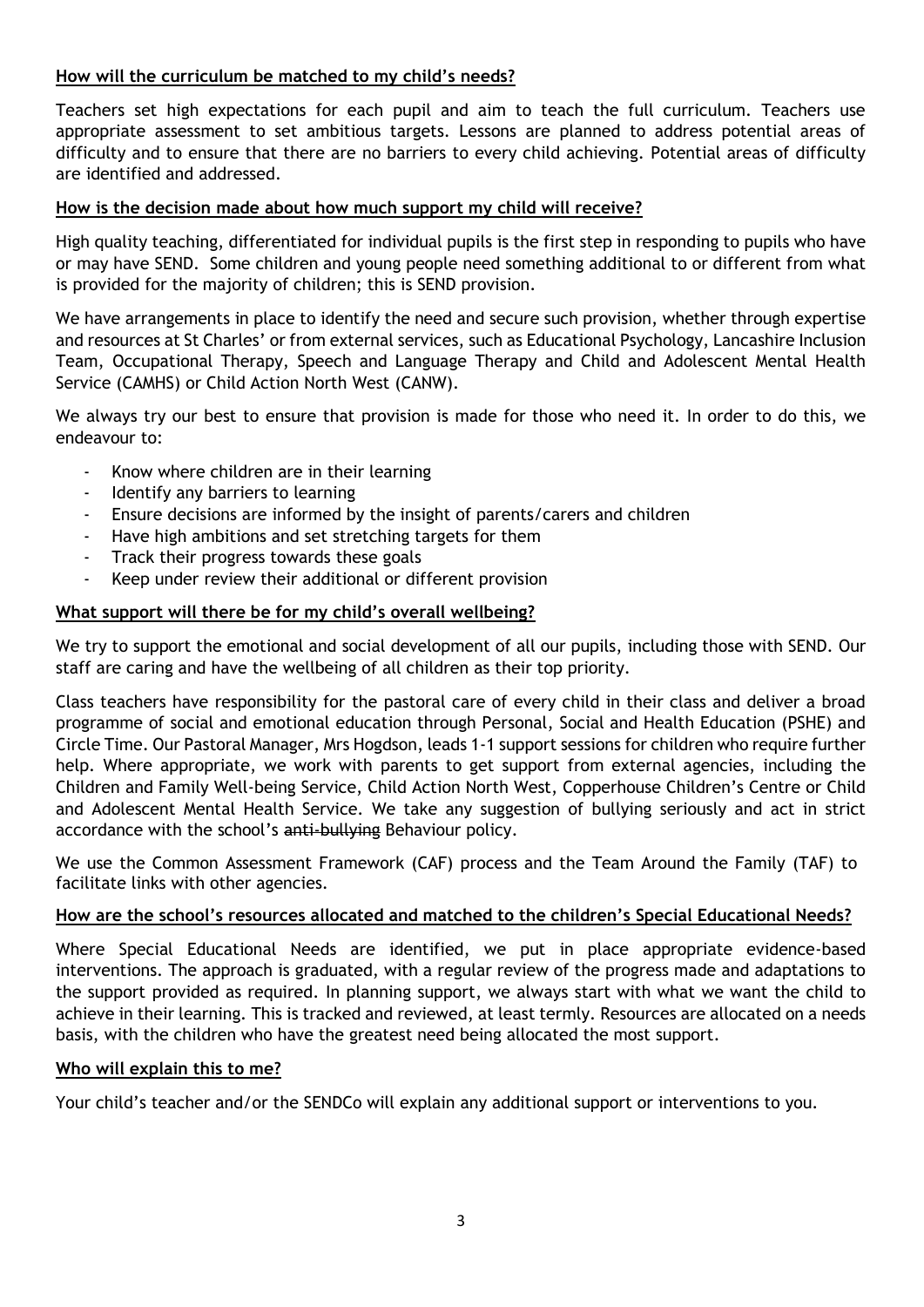## **How do we know if it has had an impact?**

The effectiveness of the support and the impact on your child's progress are reviewed regularly. This information, along with the views of parents/carers and children, forms the basis for the revision of the support. Where the SEND provision does not enable a child to make adequate progress, we work with parents and carers to request an assessment for an Education, Health and Care Plan (EHCP).

## **How will my child be included in activities outside the school classroom including school trips?**

We enable children with SEND to have access to all extra-curricular activities and school trips. This may require additional adult support and an enhanced risk-assessment to ensure that everyone's health and safety is not compromised. Where appropriate, we try to prepare children in advance for any new environment or situation.

Our children have taken part in the Hyndburn School's Sports Partnership Inclusive Multi-sports event and we lead after-school clubs which develop learning and teach new skills outside the classroom.

#### **What support is there for behaviour, reducing the risk of exclusion and increasing attendance?**

Behaviour at St Charles' is underpinned by our Behaviour and Discipline Policy, school values and our class rules, which apply to all pupils. After any incident, the child is given an opportunity to reflect on their behaviour with an adult. Where a child is perceived to be at risk of exclusion, we work closely with parents/carers and any appropriate external agencies, to introduce strategies to reduce the risk. This may include a Positive Behaviour Plan (PBP) which identifies triggers and provides strategies to support positive behaviour. The PBP is written with the child and shared with parents/carers.

#### **How is attendance monitored at St Charles?**

Attendance is closely monitored. Where a child's attendance is below 95%, without a clear medical reason, parents/carers are invited in to discuss ways to improve the attendance, in partnership with school and children. The aim of this is to avoid the need for a referral.

#### **How does the school manage the administration of medicines?**

St Charles' has a policy regarding the administration of medicines on the school site. If your child needs medication during the school day, this must first of all be agreed by the Head teacher. If agreed, please take the medication to the school office where you will be required to complete a form, authorising school staff to administer the medication. Our staff receive regular training in managing some medical conditions that are relevant to the children on roll. Several members of staff are trained as First Aiders and our EYFS staff have received paediatric training.

#### **How are the Governors involved and what are their responsibilities?**

The SENDCo reports at least annually to the Governors on all matters relating to SEND at St Charles' School. This report does not refer to individual children and confidentiality is maintained at all times. We have a nominated Governor for Inclusion (SEND) who reports back to the full governing body. The Governors agree priorities for spending within the SEND budget and their overall aim is to ensure that all children receive the support they need in order to make good progress.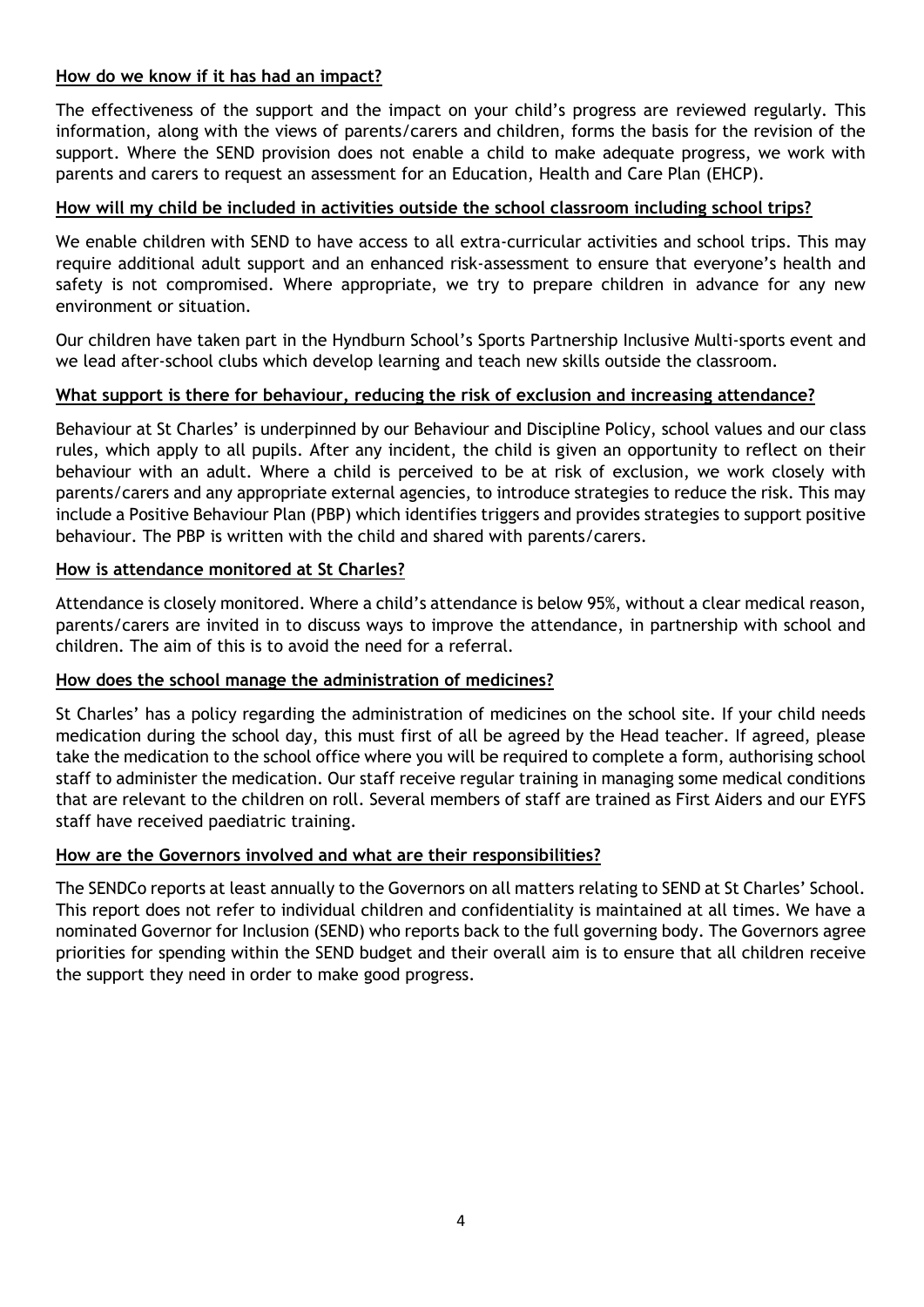## **What training do staff supporting Special Educational Needs and/ or Disabilities have?**

Staff have recently received training in:

- Team Teach
- Dyslexia and Dyscalculia Intervention
- Using a defibrillator
- Asthma
- First Aid
- **Diabetes**
- Paediatric First Aid
- Level 1 and 2 Child Protection
- Better Reading Interventions
- Assessing using PIVATS
- Social Stories
- **Makaton**
- Speech & Language
- Working with children with ASD
- Talk Boost
- Mental Health- Adverse Childhood Experiences- Assessing & Understanding Children's Mental Health
	- Understanding Anxiety & Practical Anxiety Management & Interventions.
		- -Attachment Theory to Inform our Work & Interventions.
		- Communicating with Young People who are Distressed, Angry or Unhappy.
		- -Understanding & Supporting Young People with Low Mood & Depression

#### **What specialist services and expertise are available at or accessed by the school?**

Specialist agencies we liaise with regularly include:

- Speech and Language Therapy (SaLT)
- Occupational Therapy (OT)
- Education Psychology Service (EP)
- Child Action North West- Children's Services
- Lancashire Inclusion Service
- Specialist Inclusion Teachers including visual, hearing and Physical Disability
- Special School Support

## **How accessible is the school both indoors and outdoors?**

We enable children with SEND to have access to our facilities, taking known disabilities of pupils and parents into account, wherever possible, when allocating classrooms and planning activities. The school is fully wheelchair accessible and there is a disabled toilet. Edges of steps are demarcated and there is a lift up to the first floor. Any individuals needing disabled access should contact school prior to arrival to discuss appropriate arrangments.

#### **How are parents involved in the school? How can I get involved?**

We encourage parents/ carers to contribute their views on their child's SEND at all meetings, or through speaking to teachers. We invite parents into school to discuss their child's needs and individual targets. IEP targets are shared with parents and the evaluations are discussed.

#### **How will my child be able to contribute their views?**

We believe that children have a right to be involved in making decisions and exercising choices, to receive and impart information, to express an opinion and to have that opinion taken into account in matters